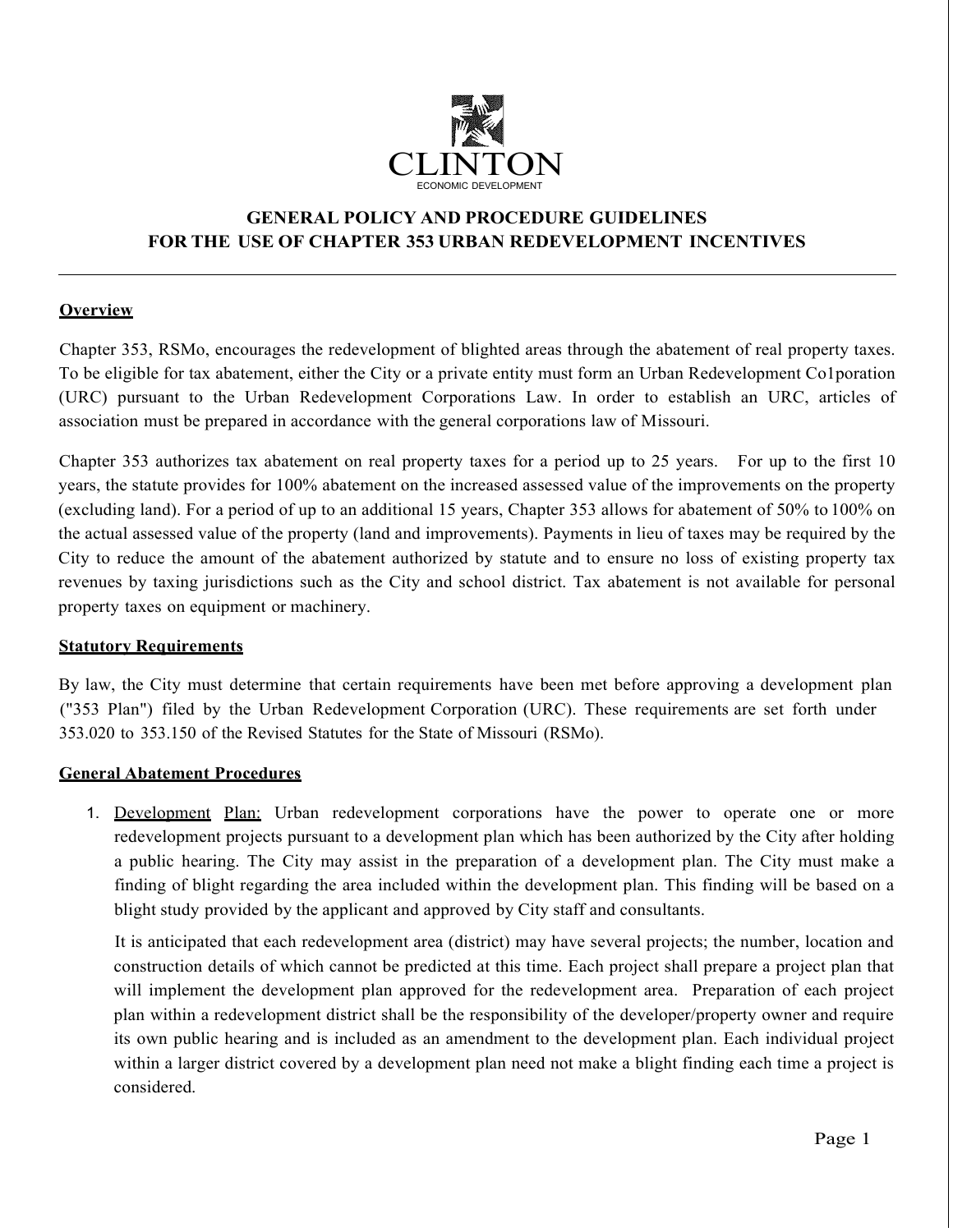- 2. Tax Impact Analysis: Chapter 353 requires the governing body to hold a public hearing regarding any proposed development plan. Before the public hearing, the governing body must furnish to the political entities whose boundaries include any portion of the property to be affected by tax abatement notice of the scheduled public hearing and a written statement of the impact on ad valorem taxes such tax abatement will have on the taxing entities. When establishing a district with several properties, a tax impact analysis will be prepared at the time the specific project is considered by the City Council.
- 3. Development Performance Agreement: The development performance agreement, between the City, the property owner and the URC, describes the obligations to carry out the development plan. Among the provisions that are included in the redevelopment performance agreement are procedures for acquiring property, the tax abatement period, the schedule for construction, and procedures for the transfer of title to the property. The agreement shall require that an annual report be submitted to the City by March 1 of each year the abatement is in place. The report shall cover the time period of January 1 through December 31 of the previous year and include a detailed accounting and status of the project.
- 4. Abatement Program: Once a project has been approved, and the redevelopment corporation has taken title to real property, that real property shall not be subject to assessment or payment of general ad valorem as provided in the Plan and consistent with Chapter 353.

The City may, as included within a project's Development Performance Agreement allow abatement at a rate and for an additional number of years provided in the Plan and consistent with Chapter 353. The City Council shall determine the length of time for this period of abatement based upon the amount of investment and adherence to the Policy Guidelines. A standard abatement period during this second period shall be from 1 to 5 years except as allowed within the Policy Guidelines below.

## **Policy Guidelines**

In accordance with Missouri law, the City of Clinton will consider the granting of Chapter 353 abatement incentives where the property has been found to be a "blighted area." In addition to this statutory requirement, each of the following criteria should be satisfied:

- 1. Show a clear demonstration of public purpose and economic benefit through the advancement of the City's economic development goals which include expanding the tax base, creating quality jobs, and spurring development in targeted City locations, which are identified as highly desirable for Chapter 353assistance as indicated on the map on file with the City Clerk.
- 2. Demonstrate the project would not occur "but for" the incentives offered. The incentive should make a difference in determining the decision of the business to locate, expand or remain in the City and would not otherwise occur without the availability of the abatement.
- 3. Include evidence provided by the business that demonstrates the company's financial stability and capacity to complete the project.
- 4. Ensure that the City, Henry County, the Clinton School District, or any other taxing jurisdiction affected by the incentive would not receive less total real and personal property tax revenue from the property than was received prior to the granting of the tax abatement.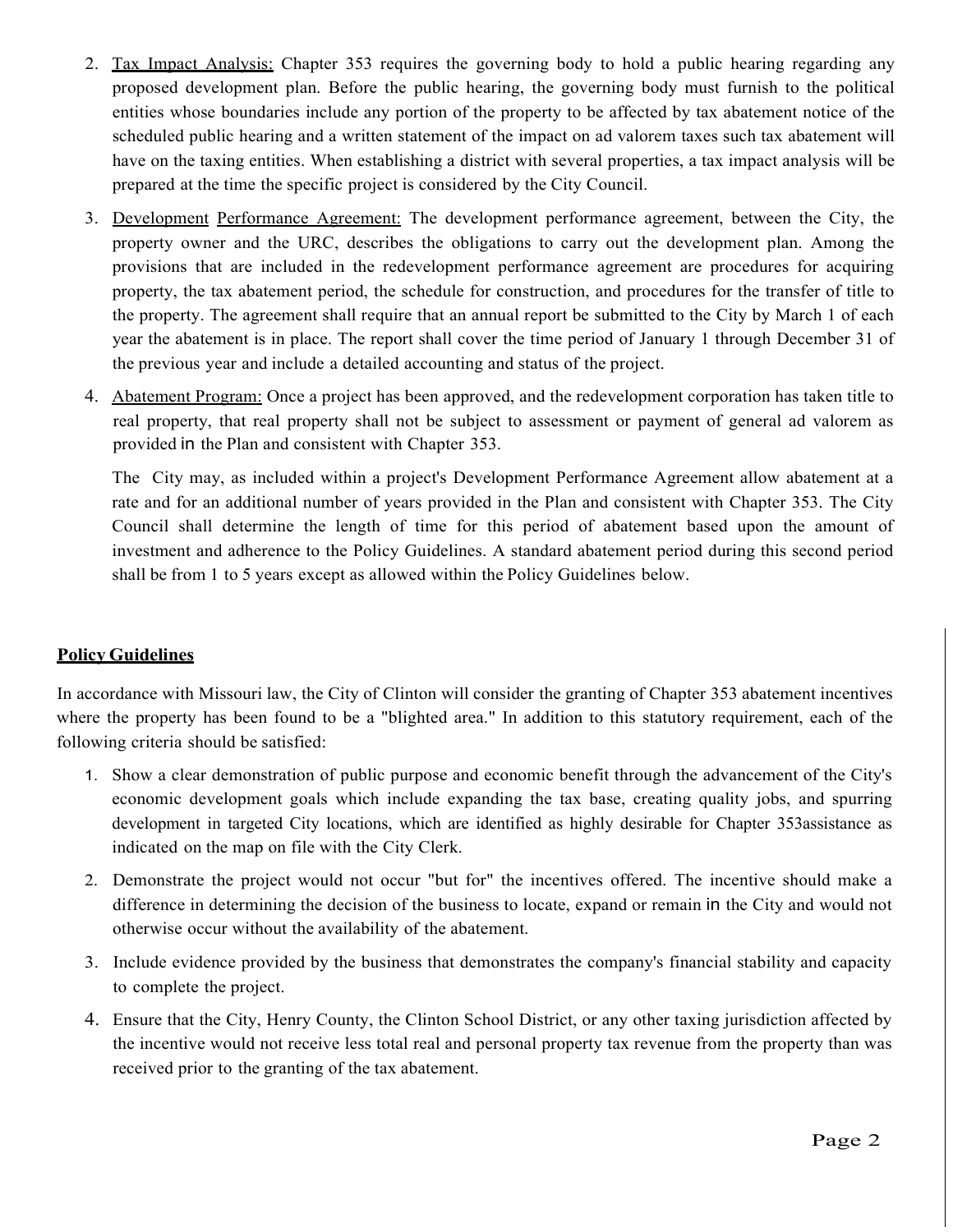- 5. For commercial projects, include a capital investment valued at \$1 million or more for a new business or \$500,000 or more for expansion of an existing business.
- 6. Be compatible with the specific location and the surrounding area. The proposed use must be clean, nonpolluting and consistent with all development ordinances and codes. The applicant is responsible for conducting all necessary environmental audits and taking any and all remedial action necessary as required by the City or any other governmental entity.
- 7. Properties receiving tax abatement must be maintained in compliance with minimum standards, codes, and ordinances of the City.
- 8. The improvements included within the request for abatement shall be at least 50% exterior improvements so as to be visible to the public.
- 9. Comply with the statute requirements set forth in Sections 353.020 353.150 RSMo. Chapter 353 applications which do not meet some of these criteria may be approved if the application clearly demonstrates that the project, as a whole, is of vital economic interest to the City.
- 10. Payments in lieu of taxes (PILOTs) may be imposed by the City and paid by the property owner if deemed appropriate for the project. PILOTs are paid on an annual basis to replace all or part of the real estate taxes, which are abated. PILOTs shall be made to the County Collector by December 31st of each year. The City Clerk shall furnish the Collector with a copy of the agreement by which the PILOTs are imposed. The PILOTs must be allocated to each taxing district according to their proportionate share of ad valorem property taxes. 353.110.4, RSMo.
- 11. Upon determination that the provisions within the development plan are not being satisfied (i.e. use, operate, maintain), the City may proceed with revocation of tax abatement.
- 12. Subject to the statutory requirements of Chapter 353, applications for Chapter 353 partial real property tax abatement may be approved where not all of the above criteria are met if the application clearly demonstrates that the project, as a whole, is of vital economic interest to the City. Because the approval of such partial real property tax abatement is granted within the discretion of the City Council, an application's satisfaction of the above criteria does not guarantee that City Council approval will be granted. Projects that produce other forms of additional revenue (e.g., an increase in City's sales tax revenue) may be considered for a longer tax abatement period upon City Council approval.

#### **City Application/Approval Process**

The applicant is required to first meet with staff in a pre-qualification conference to determine project eligibility. Applications for the City's 353 program will be accepted by the City staff on behalf of the Urban Redevelopment Corporation. Filing fees as established in the City's schedule of fees and charges are required with the application to cover the cost of staff and/or City consultants' time for review and processing the application and mailings and public notices. An application may then be submitted to the office of the City Clerk for review and processing. A copy of the formal application form may be obtained from the office of the City Clerk.

If the project meets the policy guidelines outlined above, the URC will be invited to submit a redevelopment plan covering the area proposed for redevelopment. The redevelopment plan, which shall include a blight study, will then be considered for formal approval by the Clinton City Council after a required public hearing.